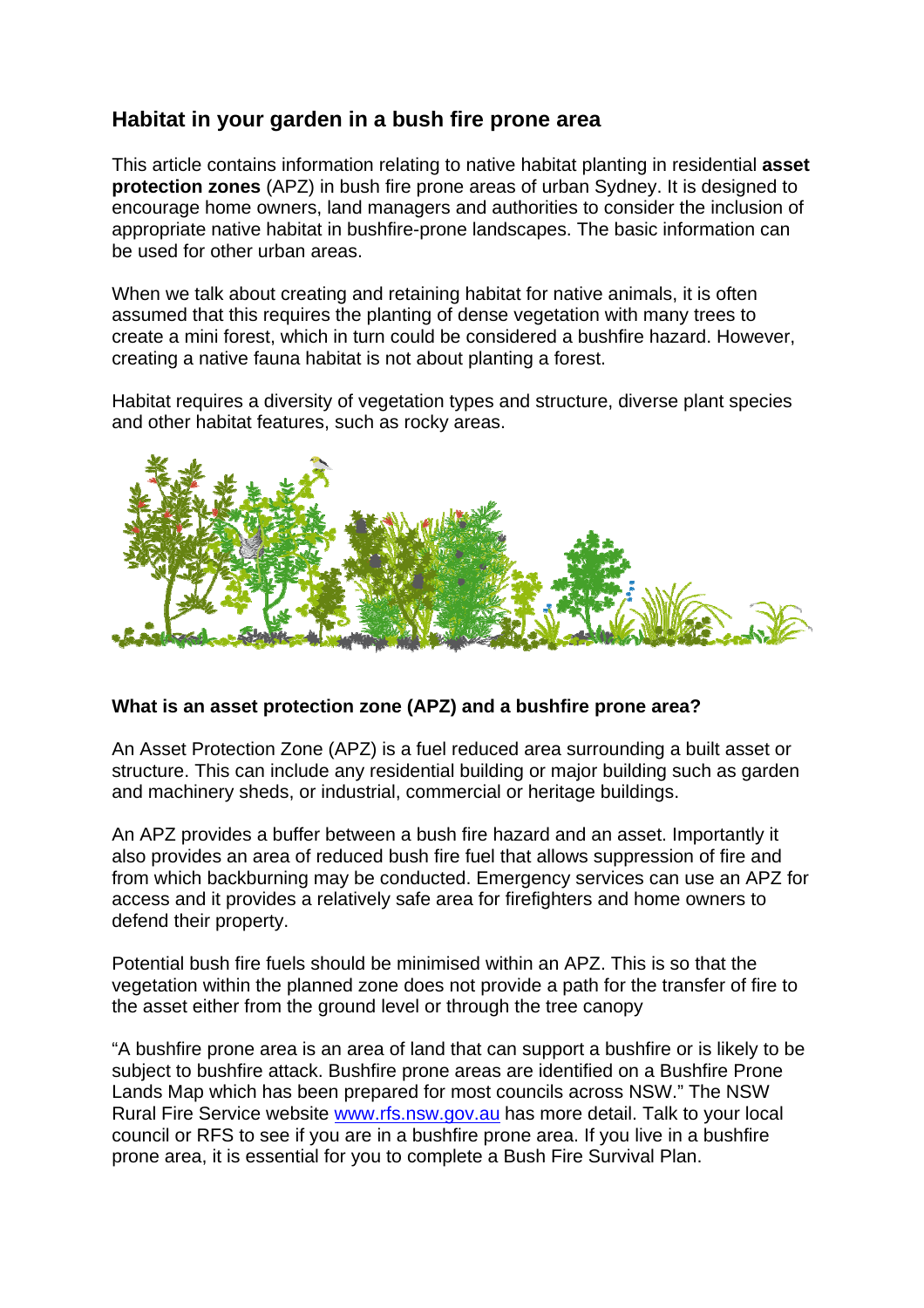# **Planning your garden for fire protection**

When living in a bush fire prone area, land owners need to consider carefully what they include in their gardens in order to reduce the bushfire risks to you and your property.

Planning the layout of the garden is the first step.

A well-planned garden can be created in an APZ. The Rural Fire Service provides advice on their website about planning your garden as an APZ – see *Bush FireWise 2 - Trees and Fire Resistance* brochure and the publication - *Planning for Bush Fire Protection Appendix 5: Bush Fire Provisions - Landscaping and Property Maintenance*.

These publications also contain guidelines for planting barriers of appropriate vegetation which may help to slow the wind and movement of the fire and to catch embers which could affect your property.

# **Habitat**

With loss of habitat resulting from increasing urbanisation, it is important that we continue to extend our native habitat corridors through our gardens for the future wellbeing of both our native plants and animals and for our own enjoyment. Different animals require different types of habitat.

Birds and other animals are dependent on having a variety of food sources such as grass seeds and other plants seeds. Insects are also the major food source for some animals. These food sources are usually easier for small birds to find in more open areas. These open spaces need a protective area of dense plants (preferably native - but not essential) close by for them to dart into if danger threatens. Selected spiky shrubs can offer stepping stones of protection on the way back to a more protective area of vegetation, or if fire is threatening, away from the fire.

Other native animals such as lizards and frogs need rocks, dense vegetation and perhaps a pond where they can find food and shelter for protection from fire and predators.



The Habitat Network website www.habitatnetwork.org has some simple documents which can be downloaded, to quide in the planting of habitat havens in a garden. When planning the location of a habitat haven, think about the landscape and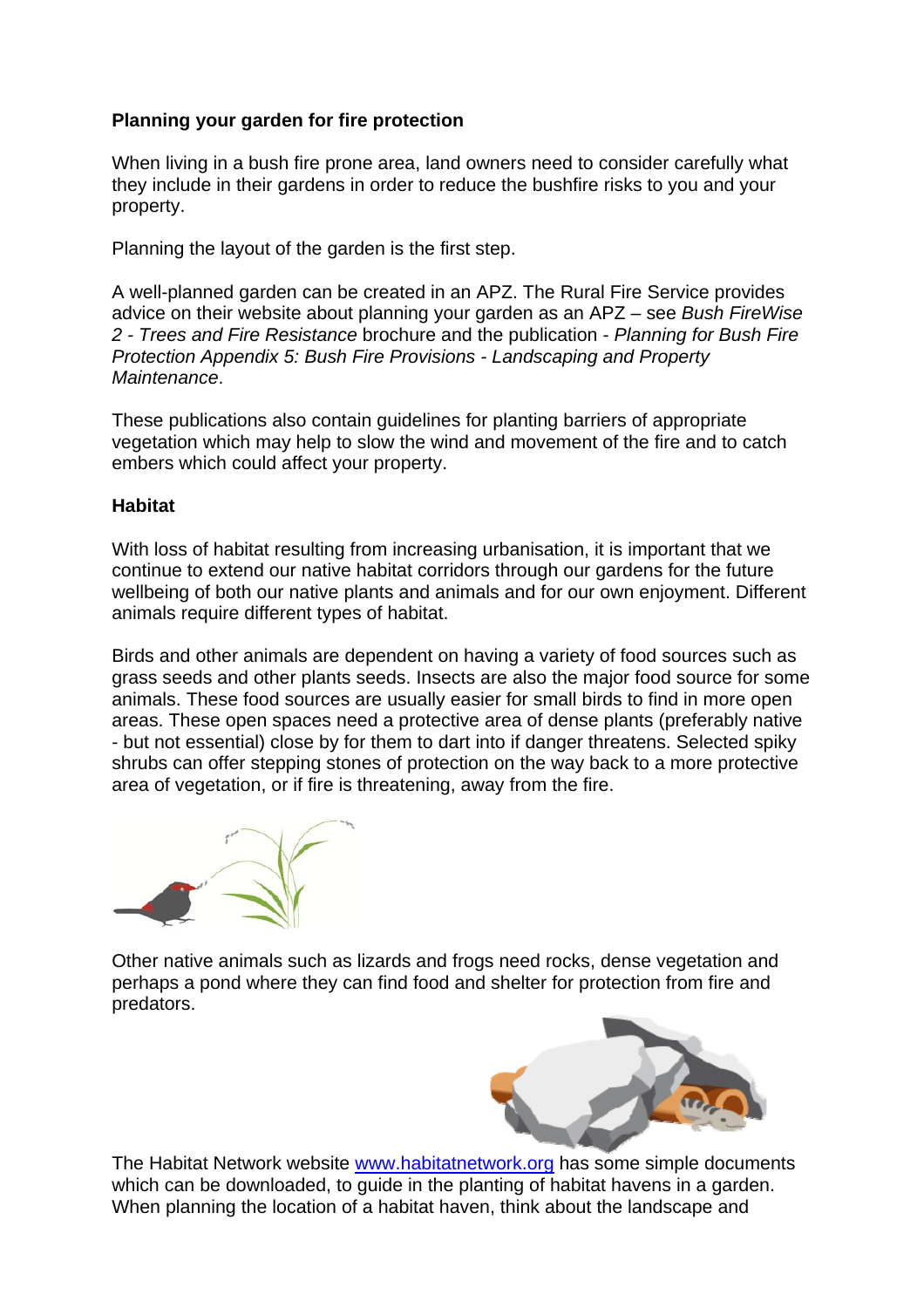possible impacts in a fire. See the RFS publications referred to above for landscape design elements to consider. Keep the habitat haven away from built structures. And see the suggested plants below - there are some plants which are slower to burn than others which may be of benefit.

Remember: given the right conditions, all plants will burn.

Open spaces which are part of the habitat structure may offer home owners a protection zone for their property and access in which to fight spot fires.



# **Planting habitat in your APZ garden**

By selecting appropriate plants and following the RFS guidelines it is possible to have an asset protection zone and a habitat haven too.

Within your garden you can pick a couple of sites to manage or plant as habitat havens. Habitat havens do fit within the RFS landscaping guidelines. The Habitat Network does **not** encourage landowners to plant forests – rather to plant a diversity of vegetation species utilising a varied use of space and scale including dense areas of native habit, areas of low shrubs and open spaces.

When planting a habitat haven in bushfire prone areas, landscaping elements including open spaces, paths, gravel areas, entertainment areas, lawns (preferably using native ground covers), etc. can be used to create necessary breaks in the continuity of the vegetation. It is also recommended that habitat havens not be planted close to your house.

Keep leaf litter and mulch to a minimum, and make up for this in the habitat context by providing more rocky areas where insects and lizards can find shelter and protection.

### **Selecting plants species which do not burn easily**

A Question of Balance is a grassroots environmental radio program Information and links can be found at www.aqob.com.au. In an interview **Cuong Tran** from Griffith University in Brisbane in a program entitled **"Choosing plants and landscaping to reduce bushfire risks"** discusses fire wise decisions for the garden. Hear the segment or read the full transcript on the website. A few key points:

- It is important to keep the ecology of our landscape rich and diverse.
- Plants that have leaves which are larger and thicker with smooth edges are less flammable and take more heat to dry out and ignite.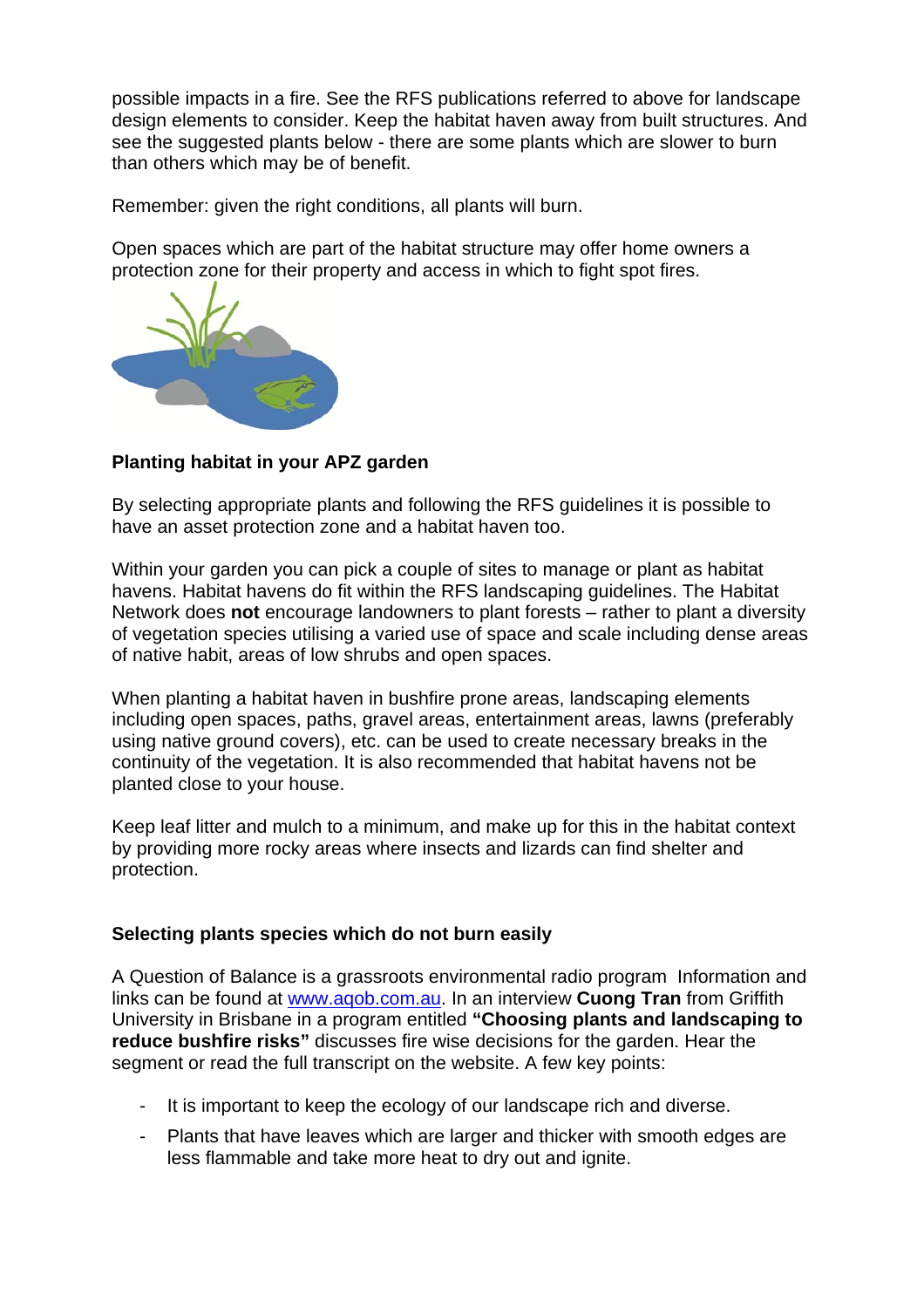- Plants such as Eucalyptus which have high volatile oils should not be added to bushfire prone landscapes, except as small clumps which have no fuels directly below them to allow the fire to climb into the canopy.
- Trees with smooth bark and which produce less litter are preferable.
- Maintain a clear space between the canopy of trees and the understorey to reduce the vertical spread of fire into the canopy, also clear leaf litter.
- Have taller plants away from the house staging down to smaller lower shrubs closer to house.
- *Dianella* and *Lomandra* have large smooth leaves therefore are good around the house (not touching the house) but pruning dead leaves and keeping them well watered is still necessary. They, as are other plants, are useful as pockets of habitat.
- *Hardenbergia violacea* crackles and spits but doesn't catch fire great for insects and habitat – but as with all plants in an APZ, you need to keep it maintained.
- Design and management of your landscape is most important **think about if a fire was burning what would happen – read the landscape – think about how you would access and manage spot fires**.

The Rural Fire Service publication*Planning for Bush Fire Protection 2006 - Appendix 5: Bush Fire Provisions - Landscaping and Property Maintenance* provides the following advice:

All vegetative material can burn under the influence of bush fire. With this in mind, careful attention must be paid to species selection, their location relative to their flammability, avoidance of continuity of vegetation (horizontally and vertically), and ongoing maintenance to readily remove flammable fuels (leaf litter, twigs and debris).

What is clear is that the higher moisture content of leaves (ie mesic plants), the less bark that is available and the lower the leaf drop, will all assist with maintenance of the understorey and will also assist in reducing bush fire attack.

Work in the USA and elsewhere has also suggested that in addition to removal of understorey species, the trimming of lower limbs of trees also assists in reducing fire penetration into the canopy. Trees such as 'pencil pines' and African olive have been attributed with high fire propagation due to the high fine fuel and/or oil content captured within the canopy. This leads to significant flame height. Avoid such species in favour of rainforest species such as Figs and Syzygium.

When choosing plants, be sure not to introduce weed species into an area. Fire events may provide the opportunity for weed species to spread and may contribute fuel to an area of otherwise lower fuel loads.

Contact local councils, plant nurseries and plant societies to determine suitable species for your area.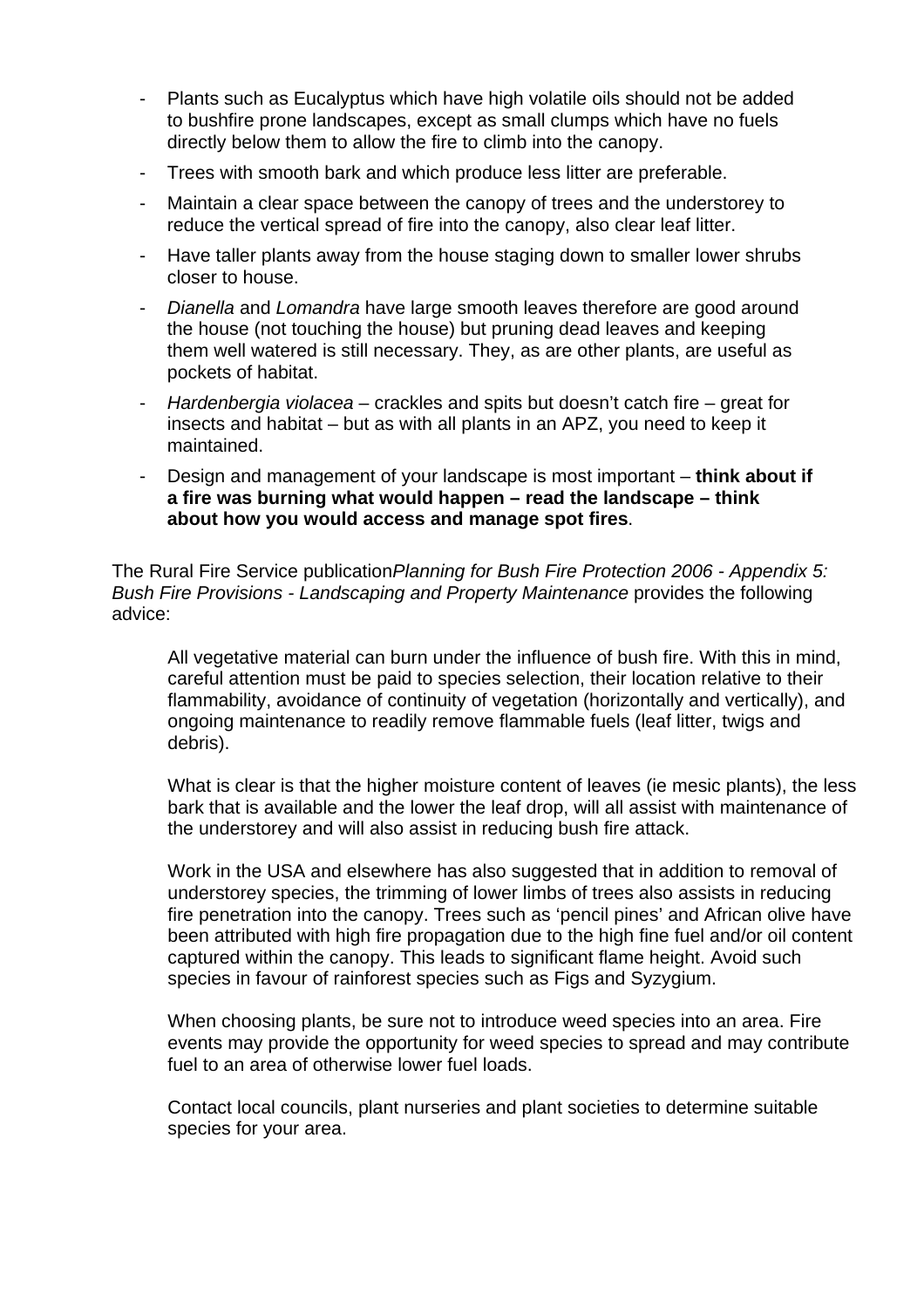# **Types of plants which are more appropriate in an APZ**

In the Sydney context it is not appropriate or desirable for us or the native birds and animals to totally remove the understorey and trees. These native plants and animals are why we moved close to the bushland in the first place.

It is however appropriate in our gardens to clear below canopy trees to avoid fire reaching the canopy. We can have shrubs and groundcovers in other parts of the garden. It is recommended that tall plants are away from the house and that they graduate down to groundcovers towards the house. It is also a good idea to keep all vegetation away from the walls.

By following the RFS guidelines it is possible to plant or manage a "Habitat Haven" (see www.habitatnetwork.org).

As suggested above, rainforest species such as Fig and Syzygium (possibly not Lilly Pilly) are good to use in APZs. These are all plants with smooth fleshy dark leaves. Other plants with similar characteristics can also be useful. These plants can be used to create barriers away from houses to slow low flying embers and also offer habitat and protection to some of our native fauna.

Below is a list of some understorey and groundcover species which we believe to have qualities which means that they burn more slowly than other species. Some may not survive a fire and may need to be replanted. These lists are compiled from anecdotal evidence.

#### **Shrubs**

*Acacia, Atriplex, Banksia, Callistemon, Dodonaea, Einadia, Grevillea, Hakea, Myoporum* 

### **Ground covers**

*Dianella, Dichondra, Einadia, Eremophila, Lomandra, Pelargonium, Pultenaea, Scaevola* 

### **Climbers**

*Hardenbergia, Kennedia* 

Plant native grasses sparingly in amongst other less flammable native ground covers. Using a variety of plants will offer different food opportunities to native fauna. Seed eating birds are dependent on the grains from grasses.

The Australian Native Plant Society has some good advice on planting in fire prone areas and includes a list of native plants for such areas. See their website http://anpsa.org.au/fire.html. It is suggested that this list can be taken to the local council, Catchment Management Authority or someone with knowledge of local native plant species to identify which species are local to your area. Local native plants are better for habitat plantings for the local species of fauna and for bushland corridors. Mix these with your favourite garden plants for greater diversity and enjoyment.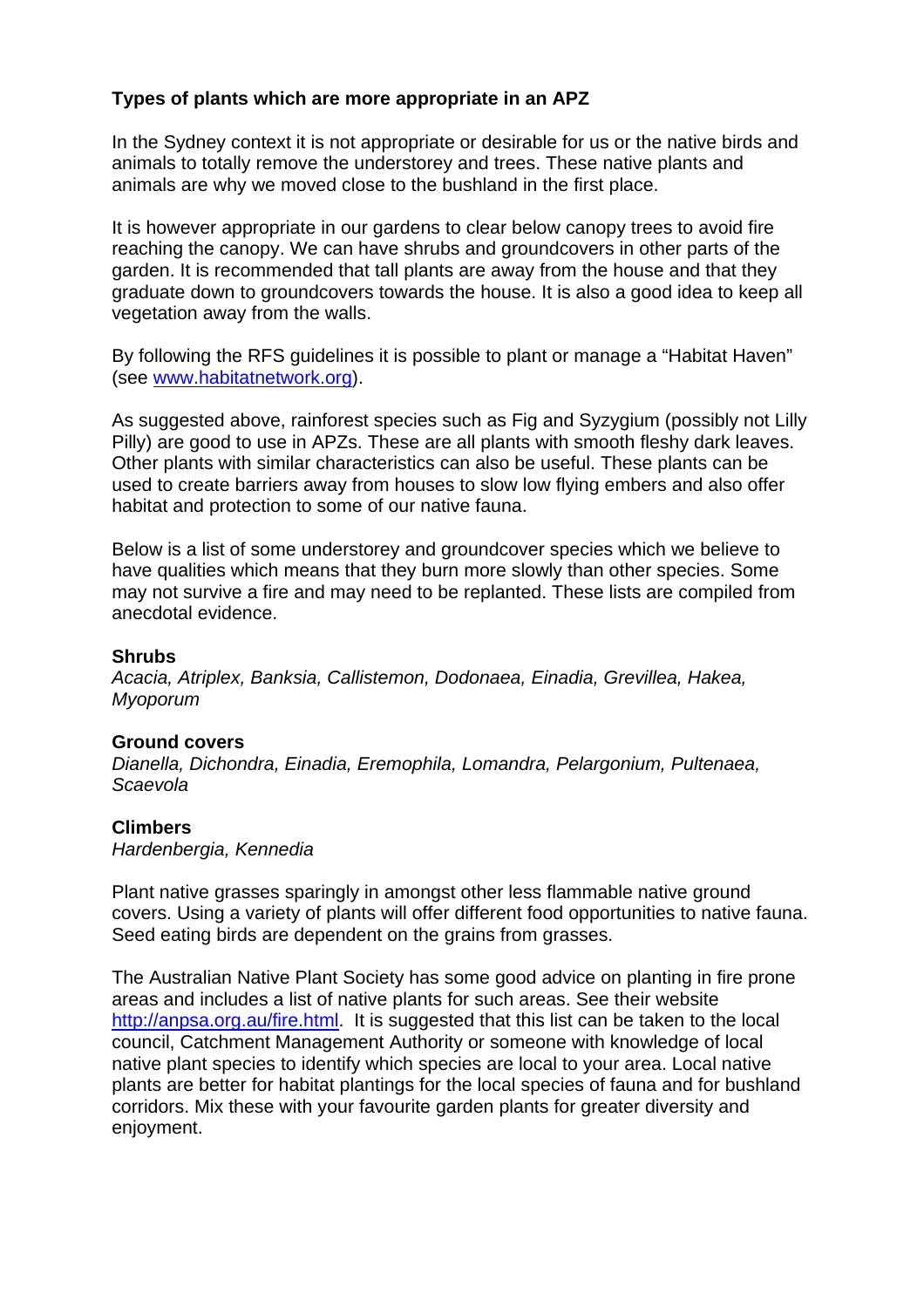# **Plants less appropriate in an APZ**

Plants in the Myrtaceae family, such as *Eucalyptus*, *Melaleuca* and *Leptospermum,* contain oil glands in the leaves and are more inclined to burn and to spread fire. Plants such as these should be well away from houses. Tall trees, at an appropriate distance from a house can make good barriers to ember attack. The key is to not plant a grove of the same species, but to have trees such as a gum tree or tea-tree in isolation with a well-cleared area below.

It is better to use trees that do not have loose, fibrous or stringy bark.If you do have plants such as these near your house make sure you are well prepared in bushfire season by cleaning gutters and raking / removing ground litter.

Grasses may often dry out and allow a fire to run. Before the fire season rake and remove any dead leaves. Try mixing grasses with other more succulent groundcovers. Break up the horizontal continuity of fuels with a few well-worn tracks throughout your garden.

Leaf litter and mulch should be reduced and avoided in bush fire prone areas.

**Remember all plants will burn.** Your best defense against fire is to prepare your home. See the RFS publication *Prepare.Act.Survive* in the Bush Fire Safety Publications on the RFS website.

### **Learning about fire**

The **Hotspots Fire Project** is a hands-on training program which provides landholders and land managers with the skills and knowledge to actively participate in fire management for the protection of life and property while at the same time ensuring healthy productive landscapes in which biodiversity is protected and maintained. It is delivered by the NSW Rural Fire Service and the NSW Nature Conservation Council. For information see the Hotspots Project page on the RFS website.

See also www.fireandbiodiversity.org.au – South East Queensland Fire and Biodiversity Consortium (SEQFBC) which is looking into best practice fire management. There are a number of excellent resources for all landowners and land managers which can be downloaded from the publications section of this site.

### **Contributors**

BevDebrincat – IEWF & Habitat Network Louise Brodie – IEWF & Habitat Network Cuong Tran – Fire management specialist, adjunct researcher – Environmental Futures Centre, Griffith University

We also thank various Northern Sydney Councils for their comments.